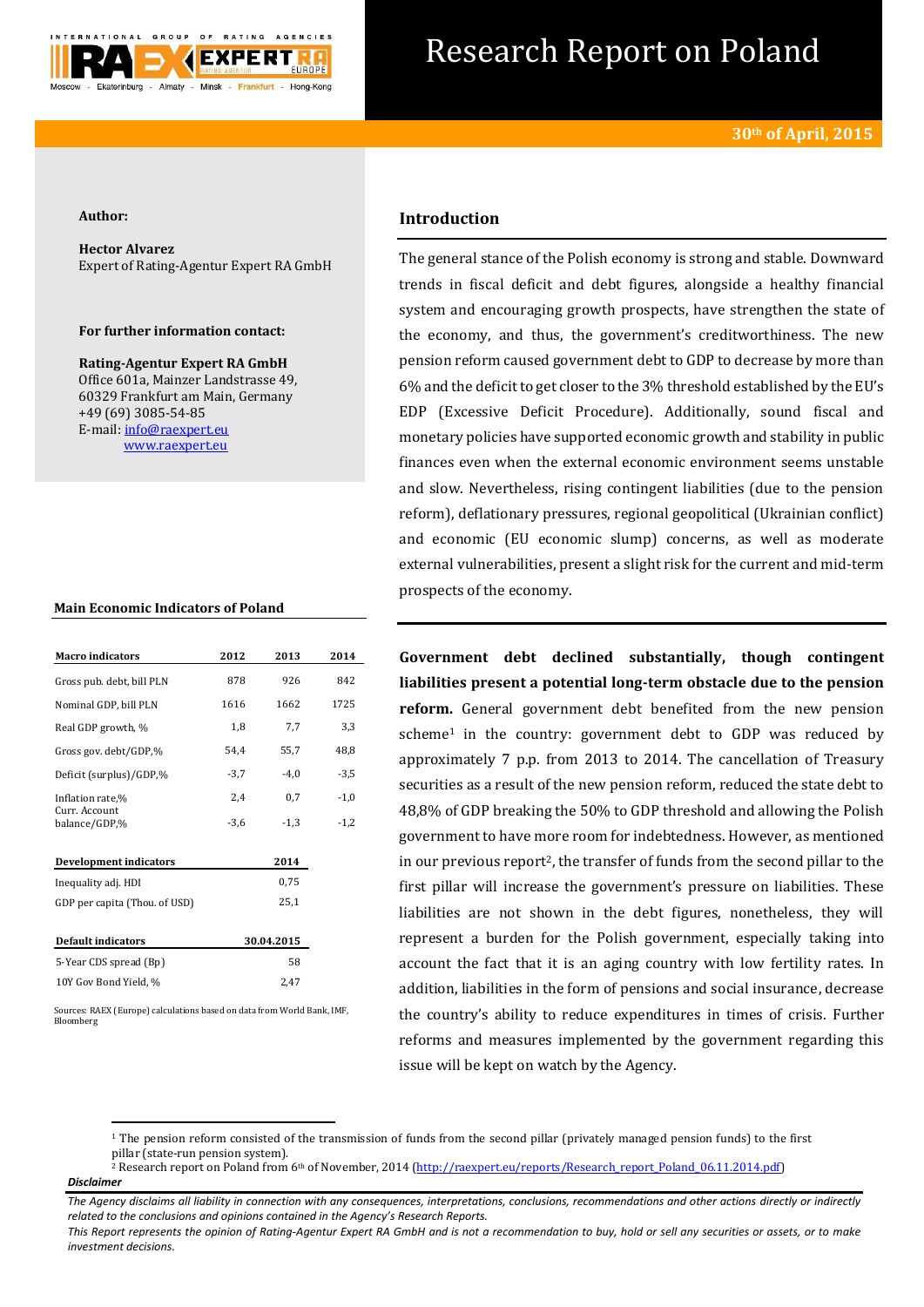**Graph 1:** Monetary policy transmission mechanism

 $O F$ 

Almaty - Minsk -

GROUP

Ekaterinburg

**BATING** 

**EXPERT** 

Frankfurt -

AGENCIES

Hong-Kong



Source: RAEX (Europe) calculations based on data from the NBP





Source: RAEX (Europe) calculations based on data from the Central Statistical Office of Poland

**The structure of debt continues to be solid.** Short-term debt was reduced to 3,9% of GDP in 2014, half a percentage point down compared to 2013 and to 10,2% of budget revenues, 1 p.p. less than the previous year; and the amount of FX reserves is five times the load of short-term debt. Additionally, the yield on 10Y treasury notes stands at 2,3%, i.e. the cost of financing for the Polish government remains fairly low.

**Inflation is moving further away from the NBP (National Bank of Poland) target, however, monetary and fiscal policies have proved to drive economic growth and reduce the fiscal deficit.** Last year, consumer prices in Poland started to drop; the country showed a deflation figure of 1% at the end of 2014, moving further away from the Central Bank target of 2,5%. Depressed prices were a result of low imported inflation, mainly falling food and oil prices in the international market. In response, the NBP has reduced the reference rate several times during 2014 and 2015 (standing at 1,5% as of today). These cuts have been positive for the economy. The transmission mechanism of the NBP's reference rate to the overnight rate and, thus, to lending rates, has worked perfectly (see graph 1). However, deflationary pressures continue and further easing is still in the plans of the Central Bank. Regarding fiscal policy, the design of the 2015 budget alongside the adoption of the SER (Stabilizing Expenditure Rule) <sup>3</sup>, have benefited public finances. The aforementioned one-off reduction of the government debt due to the new pension scheme resulted in a reduction of debt servicing expenses. Additionally, grants to the social insurance fund also declined (see graph 2). These factors contributed to narrowing the deficit down to 3,5% of GDP, though still above the EU threshold, and compensated the flat revenues due to deflation. However, the fiscal budget for 2015 is set to reduce the deficit as low as 2,6% in order to exit the EU's EDP.

**Poland presents solid economic growth prospects, nonetheless, the external position of the country is moderately weak and currency risks may arise.** Underpinned by higher income, solid real GDP growth and lower unemployment, Poland's growth prospects seem to be well positioned for the future. In 2014, GDP per capita in PPP terms was 25 105 USD (5% higher than 2013) and the economy grew 3,3% in real terms (1,7% in 2013) outperforming most of the EU countries (see graph 3). Furthermore, unemployment figures, albeit still high, showed an important reduction from 2013 standing at 8,9% for 2014. The rate of national savings in the country also rose up to 19,0% of GDP. Despite all

#### *Disclaimer*

**.** 

<sup>3</sup> According to the Ministry of Finance of the Republic of Poland, the rule states that "about 90% of central government expenditure will grow in line with the real medium-term GDP, or slower if there is excessive debt or deficit, or the balance does not meet the medium-term objective."

*The Agency disclaims all liability in connection with any consequences, interpretations, conclusions, recommendations and other actions directly or indirectly related to the conclusions and opinions contained in the Agency's Research Reports.*

*This Report represents the opinion of Rating-Agentur Expert RA GmbH and is not a recommendation to buy, hold or sell any securities or assets, or to make investment decisions.*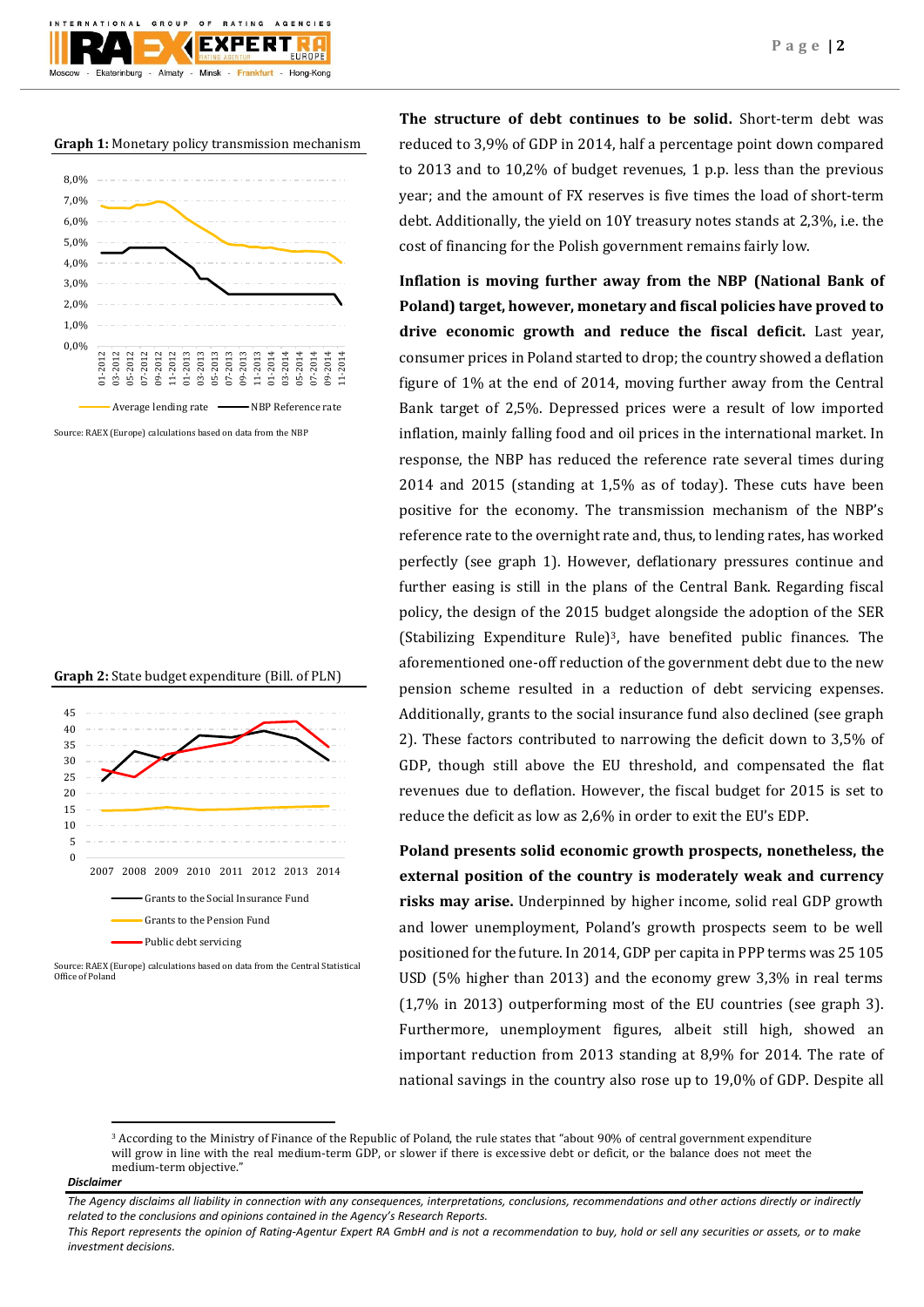

of the above indicators showing a stable and robust economy, the external position is not as solid. First of all, external economic and geopolitical conditions (which will be discussed later in this report) affect Poland directly. On top of this, the amount of FX denominated government debt (45% of total government debt), the high amount of securities in nonresidents hands (58% of total debt), the dependence on funding from international organizations, the moderate amount of FX reserves as a percentage of debt (42,5%) and the large number of foreign-owned banks, introduce a bearable currency risk for the country.

### **Graph 3:** Real GDP growth rate in the Europe in 2014 (%, y-o-y)



Source: RAEX (Europe) calculations based on data from IMF and Eurostat

#### **Graph 4:** Banks' assets and private debt (% of GDP)



Source: RAEX (Europe) calculations based on data from WB

**Private lending decreased slightly and the CHF appreciation took a toll on the financial system in 2014, however, it is still resilient and stable.** The banking sector showed positive profitability figures (ROA for the sector was 1,1%) and capital levels (capital adequacy ratio increased up to 9,7% in 2014). Despite these positive figures, the amount of banks' assets fell along with private debt in 2014 (see graph 4). In addition to this, while the banks (moderately exposed to CHF denominated loans and derivatives) suffered when this currency appreciated earlier in the year, the sector is well covered to cushion the credit risk. Confirming conclusions from the previous report for Poland, stress tests have shown that banks are well prepared to absorb internal and external shocks. In contrast to banks, credit unions have not been performing positively. Recent reports show that a large amount of credit unions are on the brink

#### *Disclaimer*

*The Agency disclaims all liability in connection with any consequences, interpretations, conclusions, recommendations and other actions directly or indirectly related to the conclusions and opinions contained in the Agency's Research Reports.*

*This Report represents the opinion of Rating-Agentur Expert RA GmbH and is not a recommendation to buy, hold or sell any securities or assets, or to make investment decisions.*